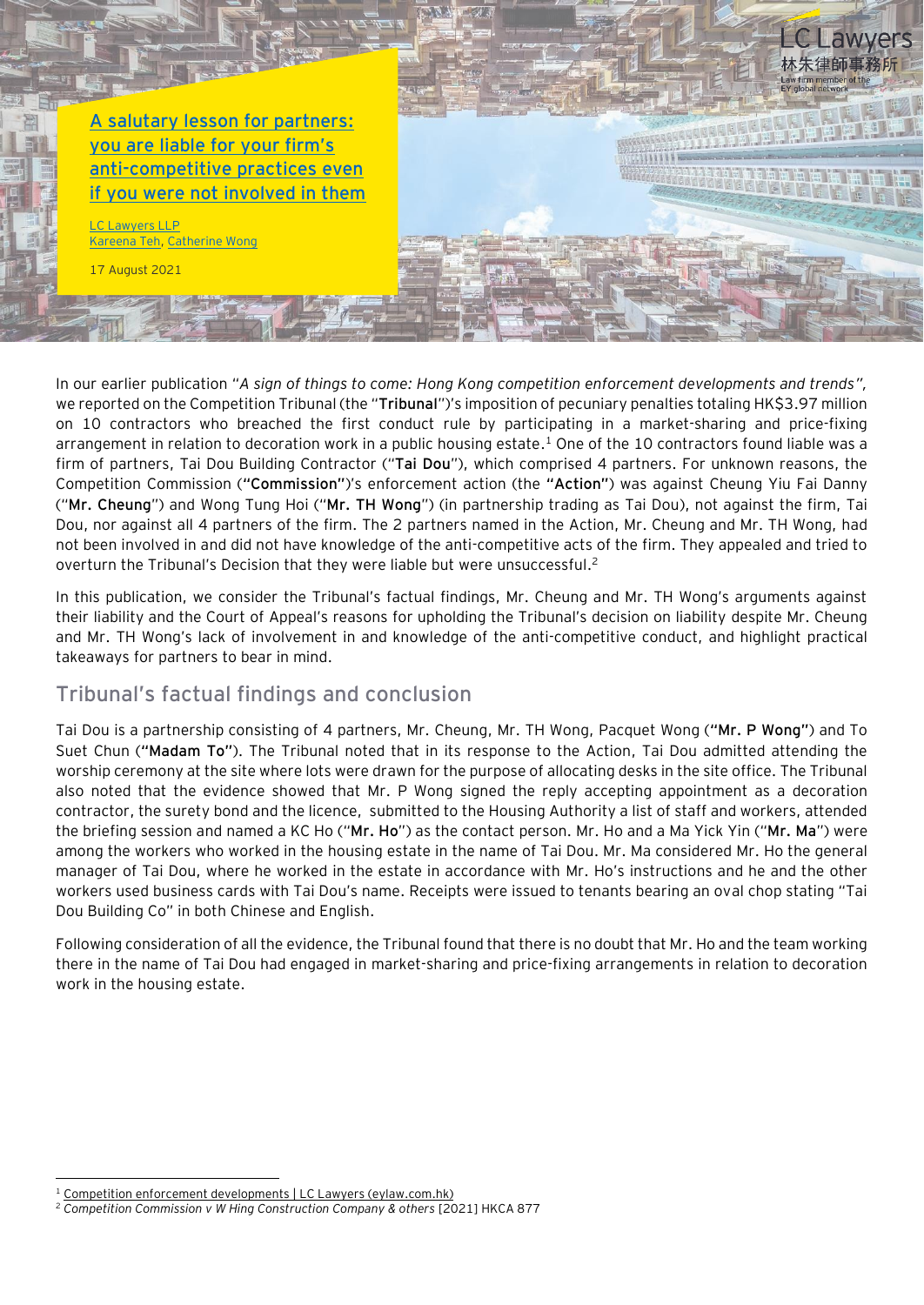## **Mr. Cheung and Mr. TH Wong's unsuccessful challenge on liability**

Mr. Cheung and Mr. TH Wong appealed against the Tribunal's finding that they were liable for contravening the first conduct rule.

#### The Action was against them personally

First, Mr. Cheung and Mr. TH Wong argued that the enforcement action was brought against them as individual partners, and not against Tai Dou, the firm, and they should not be held liable as they were not involved in, nor had knowledge of the contravening conduct.

The Court of Appeal rejected this argument, and ruled that it was clear to all parties when reading the whole Action and in context that the Action was against Tai Dou, the firm. The pleaded acts of contravention were those of Tai Dou, not the individual partners. The Action referred to Tai Dou (not Mr. Cheung nor Mr. TH Wong) as the contractor appointed by the Housing Authority, the recipient of the Housing Authority's letter of appointment and the party that executed the licence. The Action also referred to the allocation of floors to Tai Dou (not Mr. Cheung nor Mr. TH Wong), and the performance of the decoration works by Tai Dou (not Mr. Cheung nor Mr. TH Wong).

It was also plain from the response filed by Tai Dou to the Action (the "**Response**") that its lawyers understood that the Action was against Tai Dou, the firm, instead of Mr. Cheung and Mr. TH Wong personally. The Court of Appeal observed that had Mr. Cheung or Mr. TH Wong believed that they had been sued as individual without the firm being made a party, the Response should have set out Mr. Cheung and Mr. TH Wong's lack of participation in the business concerning the decoration works in question (rather than refer to the affairs of the firm) and been verified by a statement of truth made by Mr. Cheung and Mr. TH Wong (rather than Mr. Ho as "General Manager" of Tai Dou).

Finally, the Court of Appeal noted that the Tribunal had held Mr. Cheung and Mr. TH Wong liable by virtue of their roles as partners of Tai Dou instead of any personal acts and conduct on their parts as individuals, and in doing so had dealt with arguments advanced by Mr. Cheung and Mr. TH Wong that they should not be liable as they were only a "salaried partner" and "silent partner" respectively. In endorsing the Tribunal's finding, the Court of Appeal held that such legal consequences flowed from the law relating to liabilities of a partner for the civil obligations of a partnership, in particular Section 11 of the Partnership Ordinance (Cap. 38), which states that every partner in a firm is liable jointly with the other partners for all debts and obligations of the firm incurred while he is a partner.

#### The Action was criminal in nature and they could not be liable if they had no knowledge

Second, Mr. Cheung and Mr. TH Wong argued that as the Action was for pecuniary penalties and criminal in nature, they should be treated as separate from the firm, and the Commission had to establish *mens rea* (i.e. knowledge) on their part before they could be found to be liable for the acts of another partner.

The Court of Appeal also rejected this argument on the grounds that the Competition Ordinance (Cap. 619) does not create a statutory offence of contravention of the first conduct rule, and there is no basis for importing the requirement of *mens rea* on the part of the individual partners into the proceedings for pecuniary penalties.

#### The Action is defective against the firm as not all partners were sued

Third, Mr. Cheung and Mr. TH Wong argued, relying on civil procedural rules, that as the liability of partners is joint and not several, any action against a partnership is defective for want of parties unless all partners are sued. The Court of Appeal rejected this argument, and held that (i) there is no rigid rule that a plaintiff must join all parties who were jointly liable in advancing a claim on joint liability, although if objection is taken by one of the defendants that there are others who were jointly liable, the court may consider if such other persons should be joined in the interest of justice, and (ii) Mr. Cheung and Mr. TH Wong had not complained about the non-joinder of Mr. P Wong and Madam To. The Court of Appeal also rejected the argument that it was unjust for the Commission to target only Mr. Cheung and Mr. TH Wong in seeking pecuniary penalties, noting that as the penalty was ordered against the firm, the firm's assets would be subject to execution. Further, even assuming that enforcement actions were taken against the personal estates of Mr. Cheung and Mr. TH Wong, they would have the right to seek indemnity or contribution from their partners, Mr. P Wong and Madam To, under the general law of partnership. Therefore, as partners of Tai Dou, there was no injustice in sanction being imposed against Mr. Cheung and Mr. TH Wong.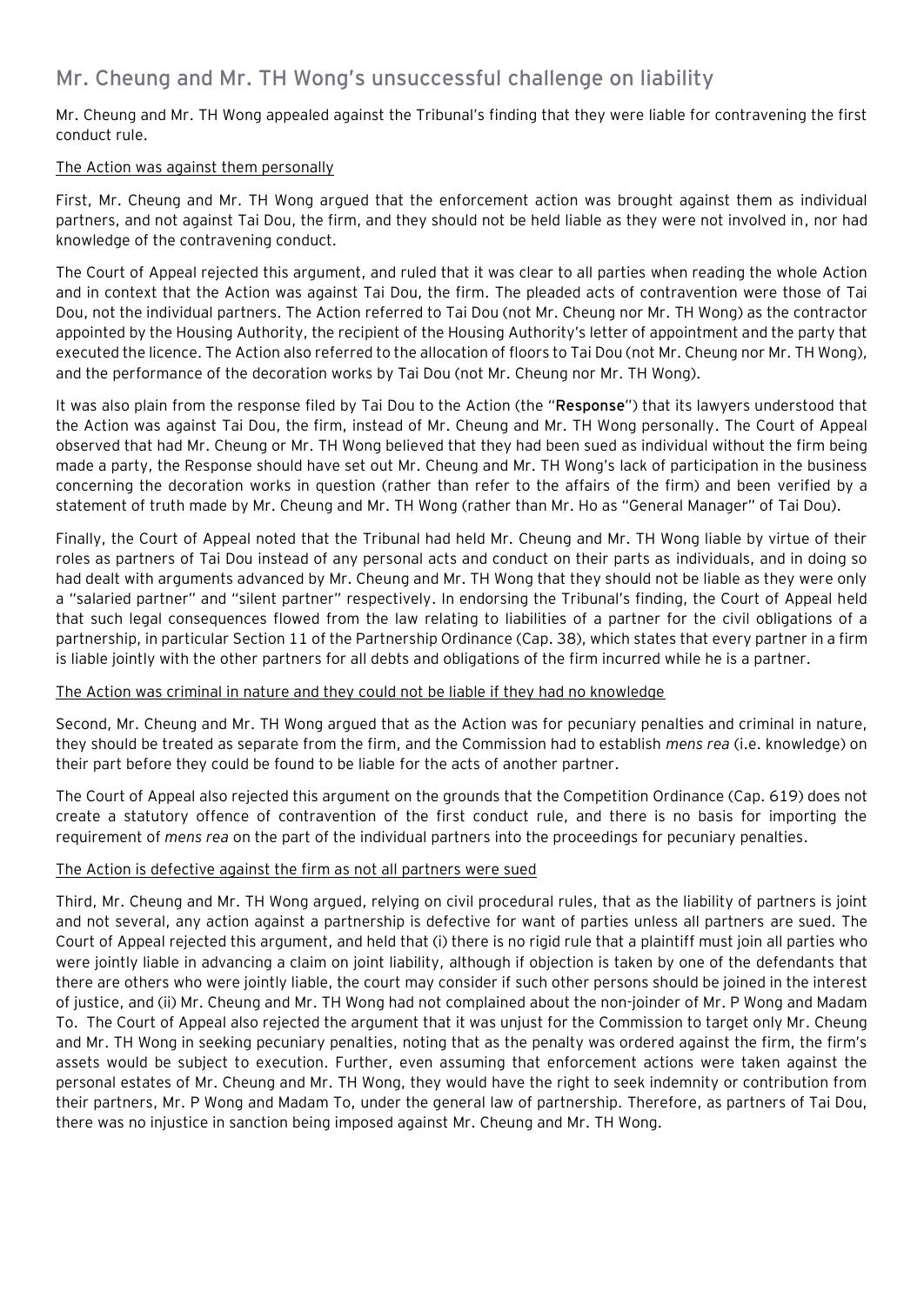## **Key takeaways**

It is apparent from the Tribunal and Court of Appeal decisions that partners in firms are jointly liable for any anticompetitive conduct of their firms irrespective of whether they were individually involved and/or were aware of the anti-competitive conduct because the liability flows from their capacity as partners of the firms, not in their capacity as individuals distinct from the firms. Arguing that one is merely a silent partner, salaried partner, not involved and/or ignorant about what is happening in the business is not a defence, and simply not an option.

We set out below some practical steps that partners in firms can take to protect their firms and themselves from liability for anti-competitive conduct:

- ► **Understand what practices are anti-competitive and prohibited** by the Competition Ordinance and put in place policies and procedures to identify and remediate any potential anti-competitive practices.
- ► **Stay involved in the partnership's business and operations.** Partners should be aware of the engagements/ projects their fellow partners are working on, and how they are sourcing and executing such engagements.
- ► Ensure that **employees and contractors know the policies and procedures** and are **periodically trained** on them.
- ► Periodically **review business practices and contracts** and **carry out internal compliance audits** to identify and remediate any potential anti-competitive practices.
- ► Seek **legal assistance** if anti-competitive practices and issues are identified and need to be reported and remediated.